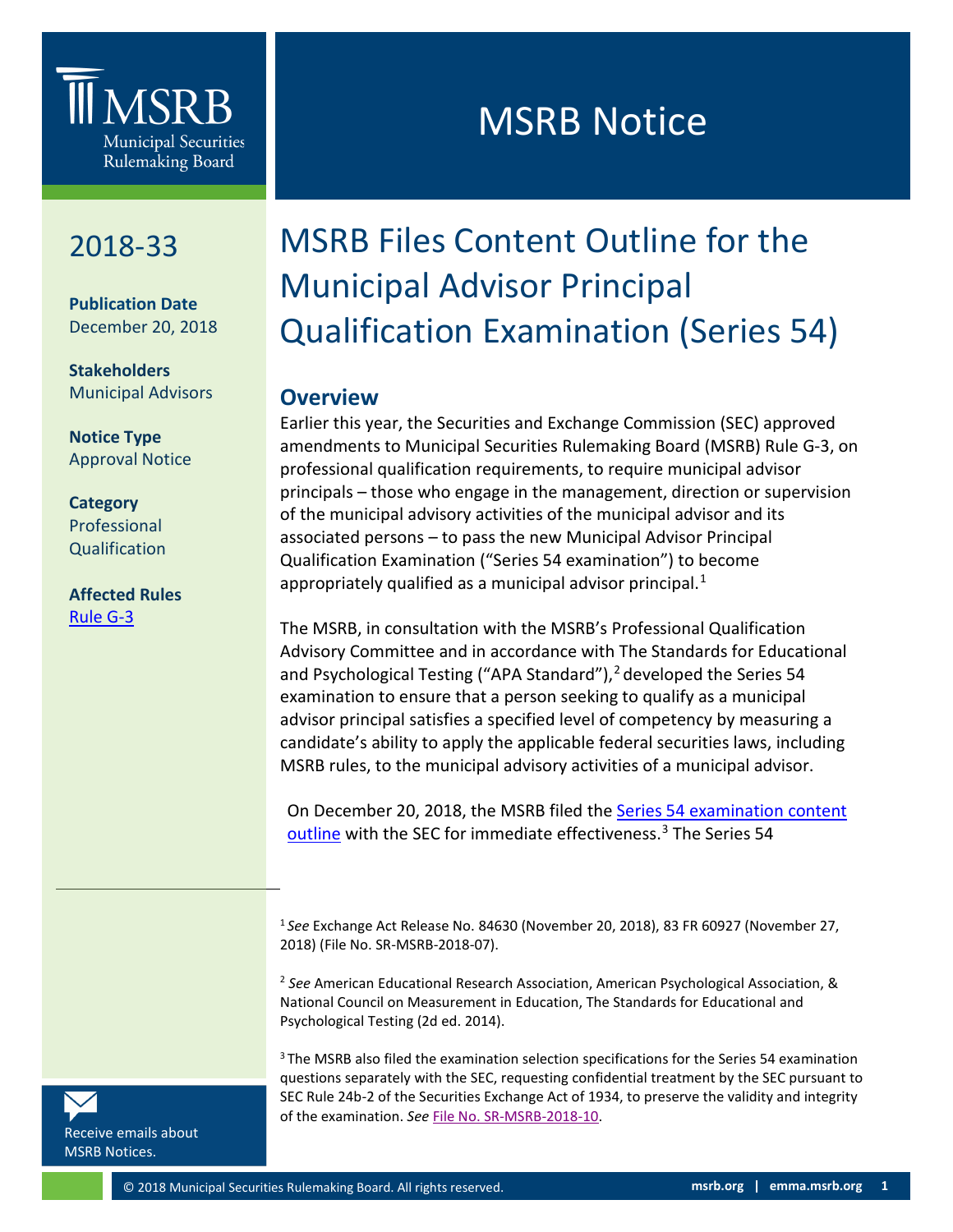examination content outline has been developed to assist municipal advisor principal candidates in preparing for the Series 54 examination and sets forth key concepts and rules to be tested on the examination and the percentage of the examination devoted to each topic area.

The Series 54 examination content outline, which is available on the [MSRB's](http://www.msrb.org/Regulated-Entities/Professional-Qualification.aspx)  [website,](http://www.msrb.org/Regulated-Entities/Professional-Qualification.aspx) describes the following three topical sections comprising the examination: (1) Understanding the Municipal Advisor Regulatory Framework (25 questions); (2) Supervising Municipal Advisory Activities (35 questions); and (3) Supervising Municipal Advisor Firm Operations (40 questions). Additionally, to familiarize individuals with the format of the Series 54 examination, the content outline includes sample questions similar to the type of questions that may be found on the Series 54 examination.

The content outline also contains a "reference" section that is intended to provide candidates with a list of government and self-regulatory organization websites that provide information candidates may find useful in preparing for the Series 54 examination. For example, on the MSRB and SEC websites, candidates will find information about applicable rules, as well as regulatory notices and interpretive guidance concerning amendments to the rules and announcements of new rules that may relate to the examination. The websites identified for reference are not intended to be all-inclusive, nor is the information available at these websites intended to specifically represent content that may be covered on the examination.

Questions about this notice may be directed to Bri Joiner, Manager, Professional Qualifications, at 202-838-1500.

### **About the Series 54 Examination**

<span id="page-1-0"></span> $\overline{a}$ 

The Series 54 examination consists of 100 unique computer-generated questions and an additional 10 questions that are randomly distributed throughout the Series 54 examination and do not count for scoring purposes; these 10 questions serve to pre-test questions to be used in future administration of the Series 54 examination. Individuals will be allowed 180 minutes to complete the Series 54 examination.[4](#page-1-0) As provided for in Rule G-3(g) and consistent with other MSRB examinations, candidates who fail to pass the Series 54 examination are permitted to take the examination again after a period of 30 days has elapsed from the date of the prior examination. Any person, however, who fails to pass the Series 54 examination three or

<sup>4</sup> Individuals will also be provided with a 30-minute tutorial on the administration of the computerized exam before the examination begins.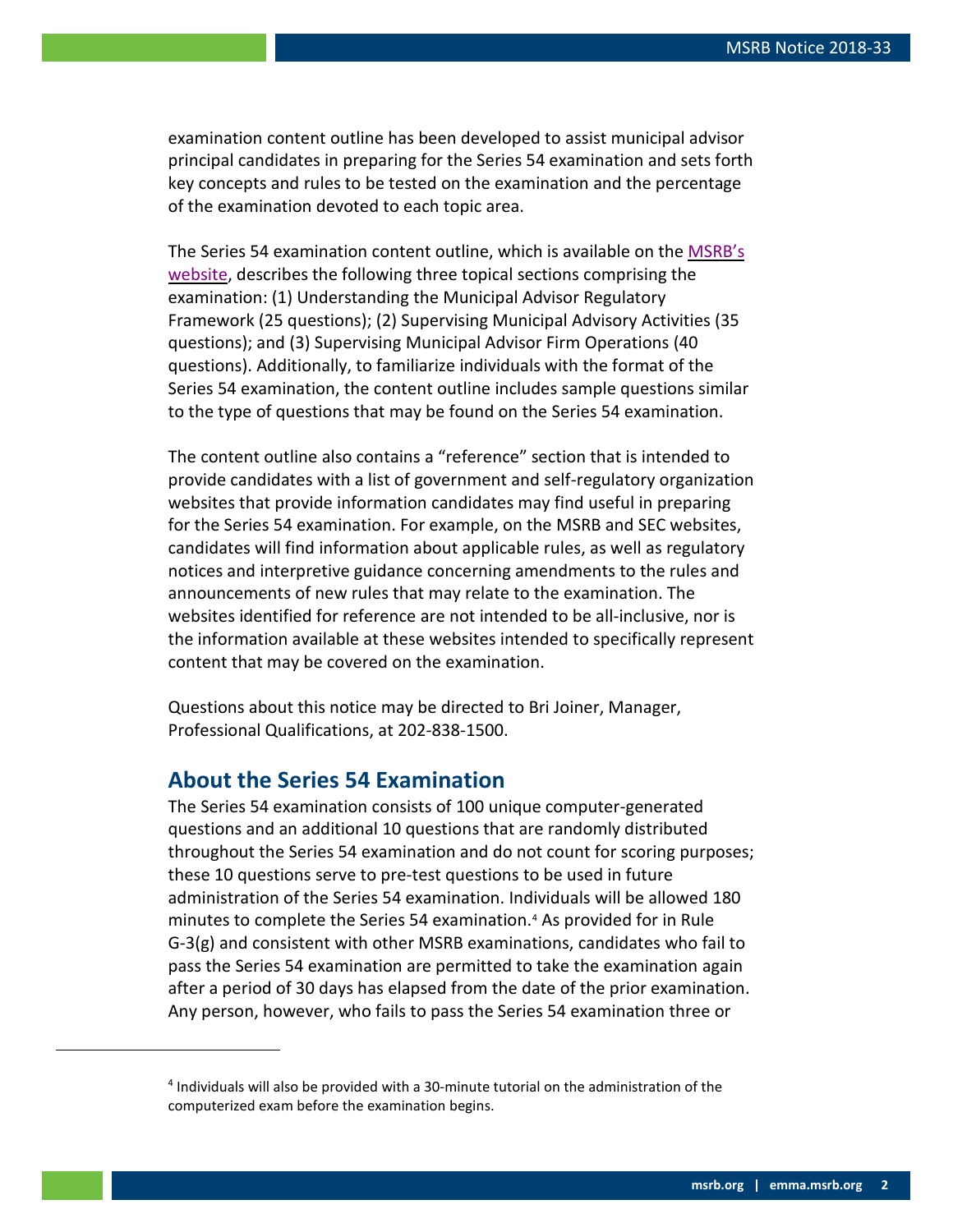more times in succession within a two-year period will be prohibited from taking the examination again until six months has elapsed from the date the candidate last failed the examination.

Once the permanent Series 54 examination is made available, which is planned for Fall 2019, individuals functioning in a principal capacity will have one year to take and pass the Series 54 examination. During this one-year grace period, an individual functioning as a municipal advisor principal are permitted to continue to engage in the management, direction or supervision of the municipal advisory activities of the municipal advisor and its associated persons so long as such person is qualified with the Series 50 examination.

The MSRB will announce the effective date for the permanent Series 54 examination at a later date in [a Notice published on the MSRB's website.](http://msrb.org/Rules-and-Interpretations/Regulatory-Notices.aspx)<sup>[5](#page-2-0)</sup>

### **Volunteering for the Pilot Series 54 Examination**

The MSRB will conduct a pilot for the Series 54 examination.<sup>[6](#page-2-1)</sup> Therefore, the MSRB is seeking volunteers to take the Series 54 pilot examination, which will be available from February 2019 – June 2019. Individuals interested in taking the pilot exam are encouraged to fill out [this questionnaire](https://www.surveymonkey.com/r/36V92KW) to receive information and updates on the pilot enrollment period. Individuals can enroll from February 4, 2019 – February 15, 2019 and subsequently schedule a test date within a 120-calendar day period.<sup>[7](#page-2-2)</sup> The MSRB has released a [timeline](http://www.msrb.org/%7E/media/Files/Resources/Series-54-The-Year-Ahead-Timeline.ashx) showing phases and dates leading up to the availability of the permanent Series 54 examination.

The Series 54 pilot examination will assist the MSRB in validating the bank of examination questions and establishing the passing score. Individuals who take and pass the examination during the pilot period will be appropriately

<span id="page-2-2"></span><span id="page-2-1"></span><span id="page-2-0"></span>-

<sup>&</sup>lt;sup>5</sup> The effective date of the Series 54 examination will be the date the Series 54 examination becomes permanently available.

<sup>&</sup>lt;sup>6</sup> For the most up-to-date information on the Series 54 pilot examination visit the Municipal [Advisor Principal Qualification Examination webpage](http://msrb.org/Regulated-Entities/Professional-Qualification/Series-50.aspx) on the MSRB's website.

 $<sup>7</sup>$  During the enrollment period, individuals will be able to open an exam enrollment window</sup> by using th[e Financial Industry Regulatory Authority's \(FINRA\) Test Enrollment Services](http://www.finra.org/industry/enroll-series-exam)  [System \(TESS\).](http://www.finra.org/industry/enroll-series-exam) Once enrolled through TESS, individuals can schedule a date to take the exam at a Prometric testing center.